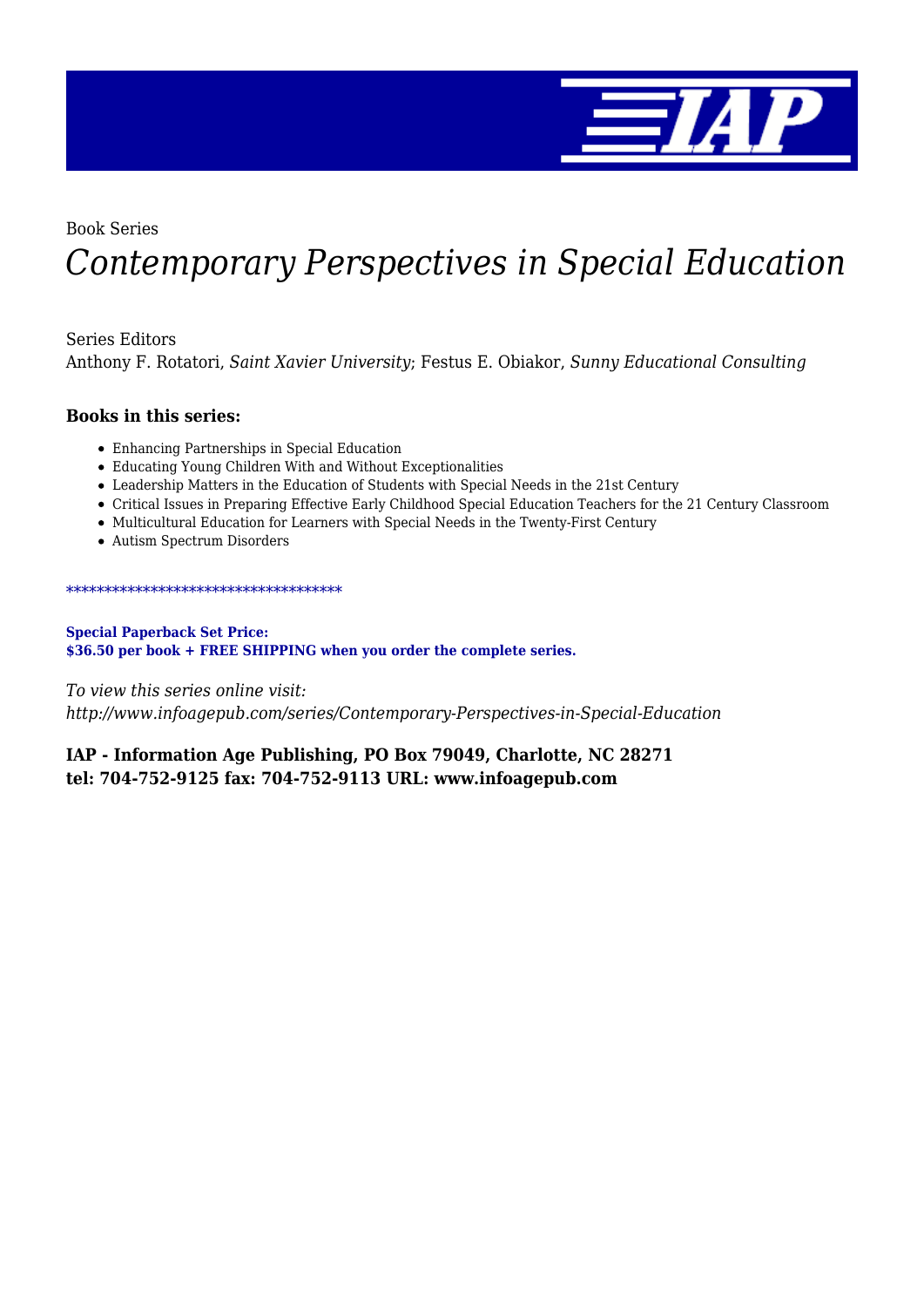

## Enhancing Partnerships in Special Education Innovative Collaboration, Consultation, and Cooperation

Tachelle Banks, Cleveland State University; Festus E. Obiakor, Sunny Educational Consulting; Anthony F. Rotatori, Saint Xavier University

2021. Paperback 978-1-64802-294-4 \$45.99. Hardcover 978-1-64802-295-1 \$85.99. eBook 978-1-64802-296-8 \$65.

This book provides readers with a comprehensive description of procedures and practices that can enhance special education collaboration, consultation and cooperation in classroom learning environments and ancillary educational services. Experts in the field of special education provide detailed information on critical topics such as fostering the collaboration between regular education and special education teachers. Detailed discussions also focus on the role of mental health providers in special education, and the innovative use of technology in enhancing partnerships in general and special education. Unique chapters include the psychologist in the special education process, the role of the government as a partner to enhance special education services, and the vital role that principals play as school leaders to insure that special education students garner the necessary services to maximize their learning potential. Lastly, the critical roles that speech and language and physical education specialists play are discussed with regard to optimizing the overall development of students with special needs.

**CONTENTS:** Preface. Enhancing Partnerships in Special Education: Rationale, *Tachelle Banks, Festus E. Obiakor, and Anthony F. Rotatori.* The Special Education Practitioner: Using Knowledge Base to Foster Collaboration, *Jennifer Dohy.* The Hearing and Speech-Language Specialist and the Special Student, *C. Jonah Eleweke.* The Physical Education Teacher and the Student With Physical and Other Health Impairments, *Samuel R. Hodge and Eugene Asola.* The Role of Educator Preparation Programs in Fostering Partnerships in the Special Education Process, *Cynthia Massey, Shaunita Strozier, and Cynthia Head.* The School Psychologist in the Special Education Process, *Sunday Obi, Festus E. Obiakor, Stephanie Obi, Kevin Jones, and Doreen N. Myrie.* The Role of Mental Health Providers in Special Education, *Dakota King-White and Layle Kurt.* Principals as Inclusion Leaders for Educational Equality in K–12 Schools, *Floyd Beachum and Gina L. Gullo.* The Government: A Critical Partner in Enhancing Special Education, *Sunday O. Obi, Elizabeth Omiteru, Kevin Jones, and Festus E. Obiakor.* The Role of Technology in Enhancing Partnerships in General and Special Education, *Lenwood Gibson and Tricia White.* About the Authors.



### Educating Young Children With and Without Exceptionalities New Perspectives

Festus E. Obiakor, Sunny Educational Consulting; Tachelle Banks, Cleveland State University; Jessica Graves, College of Coastal Georgia; Anthony F. Rotatori, Saint Xavier University

2019. Paperback 978-1-64113-593-1 \$45.99. Hardcover 978-1-64113-594-8 \$85.99. eBook 978-1-64113-595-5 \$65.

Early childhood education (ECE) has always been intertwined with the use of developmentally appropriate practice (DAP). To support excellence in ECE, it is critical how the knowledge about individual children and child development principles combined with the knowledge of effective early learning practices. Effective early childhood education involves an interdisciplinary collaborative process that is influenced by many factors. We present these aforementioned realities in Educating Young Children With and Without Exceptionalities: New Perspectives. In addition, we argue that general and special educators need to focus on applying new knowledge to better address critical issues that advance the field of educator preparation and improve educational outcomes for young children.

Early childhood research confirms the need for intensive intervention and remedial education—we need to avoid approaches that are "too little" or "too late." Also proven to yield positive results for children are practices familiar to early childhood educators. These practices include relationship-based teaching and learning; partnering with families; adapting teaching for children from different backgrounds and for individual children; active, meaningful, and connected learning; and smaller class sizes. Evidence of the benefits of these practices suggests that they should be extended more widely into the elementary grades.

**CONTENTS:** Foreword. Preface. Educating Young Children With and Without Exceptionalities: The Rationale, *Tachelle Banks, Festus E. Obiakor, Anthony F. Rotatori, and Maurice Stinnett.* Identification and Assessment Tools for Young Children, *Ramel L. Smith, Edgar X. Jordan, and Alan Livingston.* Placement of Young Students With Exceptionalities: To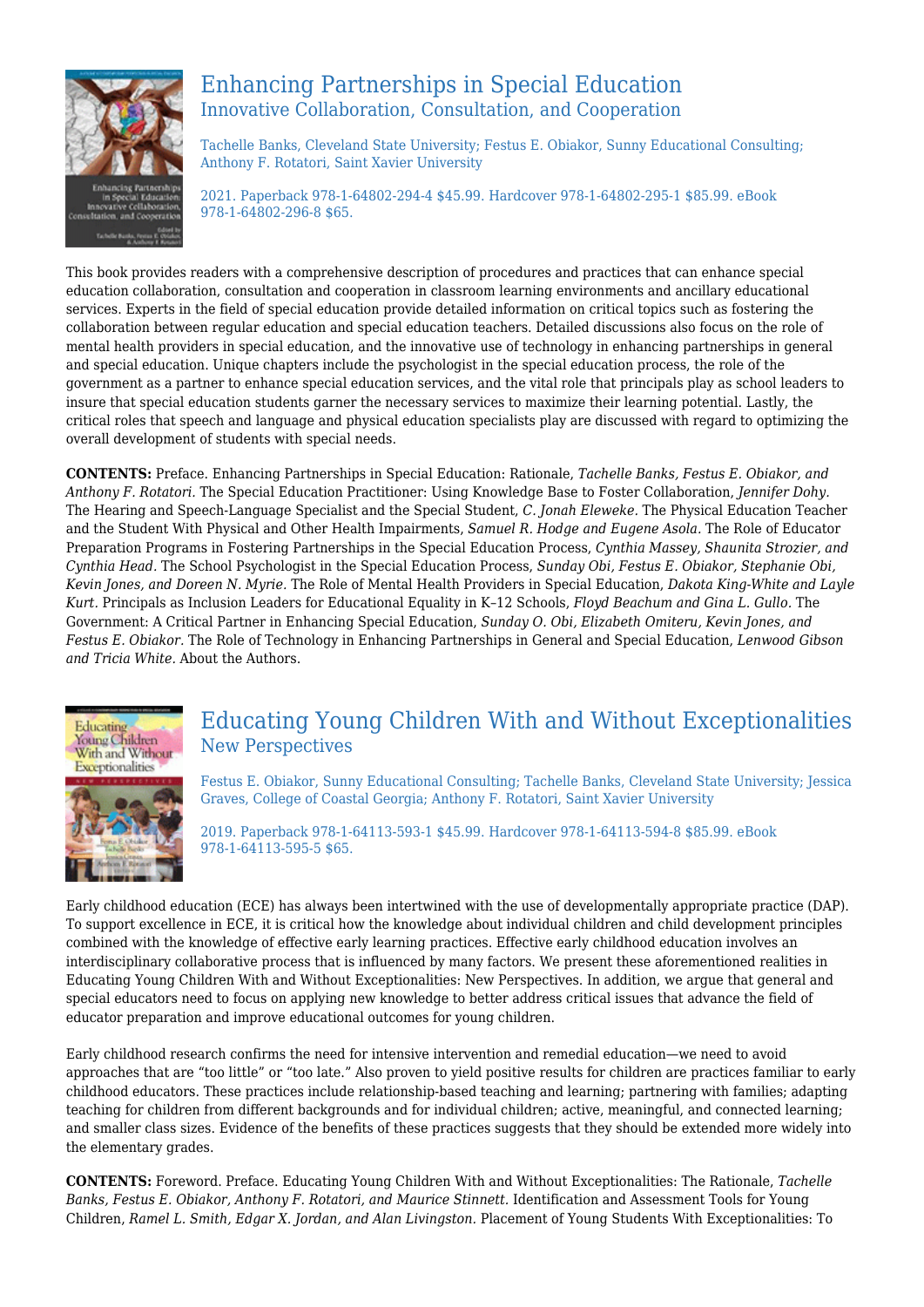Include or Not to Include, *Lenwood Gibson Jr.* Innovative Teaching Methods for Young Children With and Without Disabilities, *Shaunita Strozier, Cindy Head, and Stephanie Marshall.* What School Leaders Can Do to Provide Quality Education for Young Children With Autism, *Alana Telesford, Floyd D. Beachum, and Carlos R. McCray.* Empowering Parents of Young Atypical Learners, *Mateba K. Harris.* School–Community Partnerships: Educating Young Children, *Bridgie A. Ford, Shernavaz Vakil, and Lynn S. Kline.* Optimizing the Physical and Mental Health of Young Children With and Without Exceptionalities, *Eugene Asola and Sonya Sanderson.* Using Technology to Educate Young Children With and Without Disabilities, *Emily C. Bouck, Emma Sipila, Sarah Byrnes, and Jeffrey P. Bakken.* The Role of Educator Preparation Programs in the Education of Young Children, *Ying Hui-Michael, Kalli Kemp, and Beth Pinheiro.* Educating Young Learners: Future Perspectives, *Sunday O. Obi, Festus E. Obiakor, Jessica Graves, and Bob Algozzine.*



## Leadership Matters in the Education of Students with Special Needs in the 21st Century

Festus E. Obiakor, Sunny Educational Consulting; Tachelle Banks, Cleveland State University; Anthony F. Rotatori, Saint Xavier University; Cheryl Utley, Chicago State University

2017. Paperback 978-1-64113-008-0 \$45.99. Hardcover 978-1-64113-009-7 \$85.99. eBook 978-1-64113-010-3 \$65.

This book provides a practical focus and framework for establishing insightful leadership that will enhance the learning of students with exceptionalities in the 21st century by discussing critical leadership dimensions and topics by leading academics. Topics discussed include the following: shifting leadership paradigms for all students in general and special education, district leadership strategies for implementing individualized academic and behavioral student interventions, preparing leaders to work with students with diverse learning needs, critical leadership roles for regular classroom teachers in educating learners with special needs, innovative leadership to increase school completion and graduation of general and special education learners, why psychologists need to be a part of the school leadership team, the importance of culturally responsive leadership in general and special education, the role of school leaders in helping learners with physical and health impairments, school leadership for all students in rural schools, the use of technology by leaders to improve special education services, an international example model of leadership in general and special education, and future perspectives of leadership in special education.

Leadership Matters in the Education of Students with Special Needs in the 21st Century is a critically needed addition to the successful education of students with exceptionalities as it provides much needed and innovative leadership perspectives for effective instructional practices for today's students with special needs. The book can be a model for best practices for school district leadership teams challenged by the multifaceted needs of students with exceptionalities.

**CONTENTS:** Preface. Shifting Leadership Paradigms for All Students in General and Special Education, *Mateba K. Harris, Festus E. Obiakor, Anthony Rotatori and Jessica Graves.* District Leadership Strategies for Implementing Effective Individualized Academic and Student Interventions, *Rachel Freeman, Lori Newcomer and Dawn Miller.* Preparing Leaders to Work With Students With Diverse Learning Needs, *Tachelle Banks, Festus E. Obiakor and Bob Algozzine.* Regular Classroom Teachers: Critical Leadership Roles in Educating Learners With Special Needs, *Shaunita Strozier and Cindy Nelson Head.* The Role of School Leaders in Managing Problem Behaviors, *Lenwood Gibson.* Innovative Leadership to Increase School Completion and Graduation of General and Special Education Learners, *Festus E. Obiakor.* Why Psychologists Are a Part of the Leadership Team in Special Education, *Cindy Nelson Head, Katy B. Green and Shaunita Strozier.* Culturally Responsive Leadership in General and Special Education, *Cheryl A. Utley.* The Role of School Leaders in Helping Learners With Physical and Health Impairments, *Eugene Asola.* School Leadership for All Learners in Rural Schools, *Sunday Obi.* The Use of Technology by Leaders to Improve Special Education Services, *Jeffrey P. Bakken and Emily C. Bouck.* Leadership in General and Special Education: South Africa as a Global Sample, *Zandile Nkabinde.* Future Perspectives of Leadership in Special Education, *Floyd Beachum.*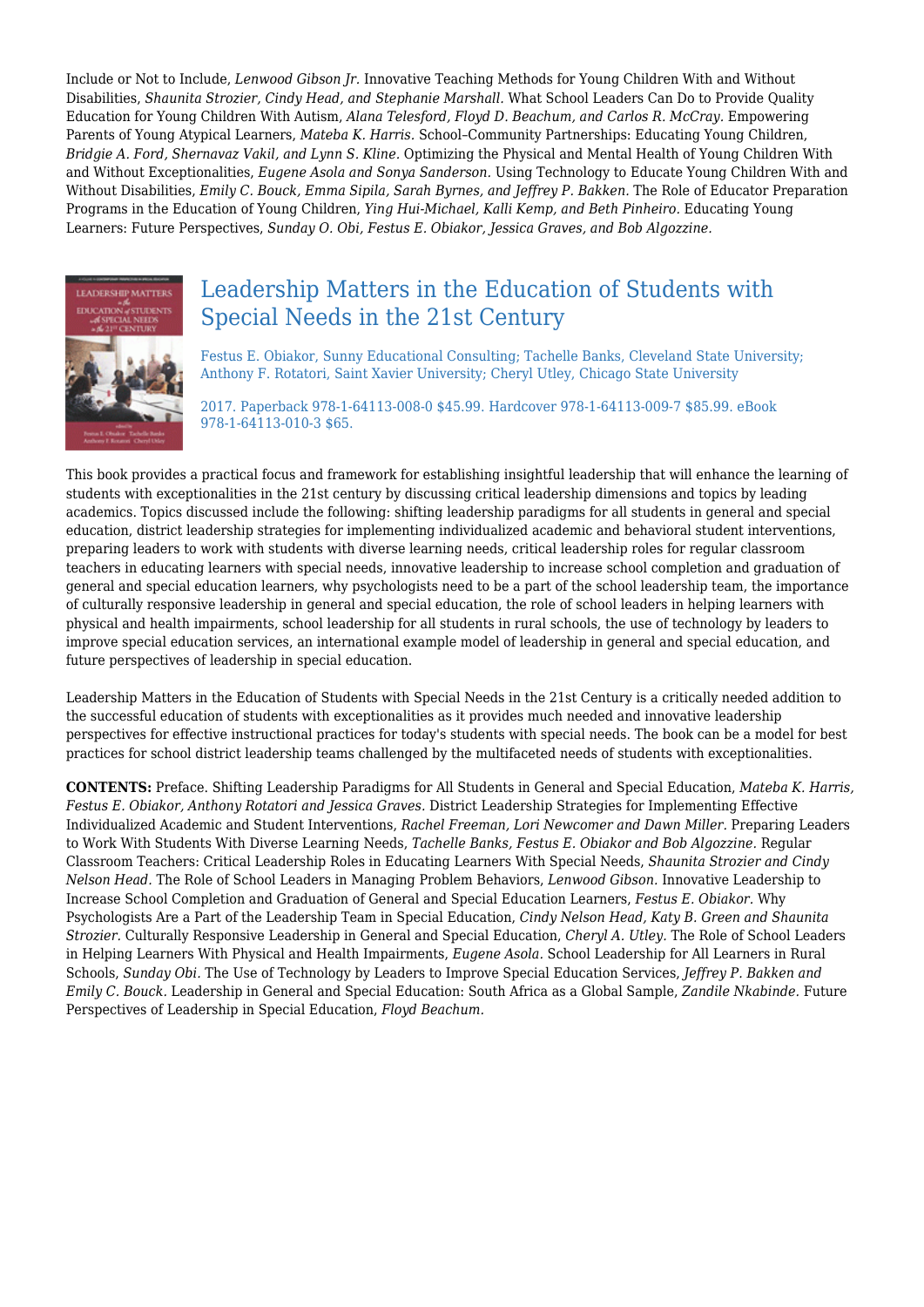

## Critical Issues in Preparing Effective Early Childhood Special Education Teachers for the 21 Century Classroom Interdisciplinary Perspectives

Festus E. Obiakor, Sunny Educational Consulting; Alicja Rieger, Valdosta State University; Anthony F. Rotatori, Saint Xavier University

2015. Paperback 978-1-68123-056-6 \$45.99. Hardcover 978-1-68123-057-3 \$85.99. eBook 978-1-68123-058-0 \$65.

The purpose of this book is to provide a forum for an interdisciplinary scholarly dialogue with regard to preparing teachers for early childhood special education. In addition, it is aimed at examining and making available relevant and most recent scholarship to practitioners and at addressing critical issues and perspectives around preparing effective educators for the 21 century classroom and the future. This book intends to illuminate a complex and challenging task of preparing effective educators through the lenses of several educational disciplines, including but not limited to, teacher education, general education, special education, early childhood education, and urban education.

The information in this work will focus on several educational disciplines that have the most immediate implications for teacher preparation and practice. The overall educational knowledge base will be enhanced due to the educational interdisciplinary approach. This has additional implications for teacher education, special education, educational leadership, curriculum and instruction, educational policy, and urban education, to name a few. The multidimensional nature of the book gives it the freedom to highlight multiple and diverse voices while at the same time providing a forum for different (and sometimes divergent) methodologies, philosophies, and ideologies.

**CONTENTS:** List of Contributors. Foreword, *Brian Gerber.* Preface, *Festus E. Obiakor, Alicja Rieger, and Anthony F. Rotatori.* Teacher Education—Then and Now, *Deb L. Marciano.* Performance Assessments of Teaching and the Current Discourse on Teacher Education, *Jessica B. Graves, Barbara J. Radcliffe, and Karla Hull.* Dismantling Defi cit Thinking Through Teacher Education, *María L. Gabriel, James Martínez, and Festus Obiakor.* Preparing Teachers and Leaders for Urban and Rural Special Education in This Age of Change, *Tachelle Banks, Festus E. Obiakor, Floyd Beachum, Bob Algozzine, and Sean Warner.* Interdisciplinary Collaboration in Teacher Preparation to Support Students With Exceptionalities, *Shaunita D. Strozier, Margaret M. Flores, Vanessa Hinton, Margaret Shippen, and Stephanie Taylor.* Preparing Teachers to Maximize the Potential of Young Students With Gifts and Talents, *Sunday Obi, Festus E. Obiakor, Don Drennon-Gala, Tachelle Banks, and Satasha Green.* Preparing Teachers and Practitioners to Work With Children With Autism Spectrum Disorders, *Lynn Adams.* Preparing Teachers for Adaptive Physical Education for Young Children With Special Needs, *Eugene F. Asola.* Preparing Educators Through Relationships Between Schools, Families, and Communities: Sullivan Literacy Center, *Gina M. Doepker.* Preparing Teachers to Teach With Comics Literature In K–12 Classrooms, *Alicja Rieger, Ewa McGrail, and J. Patrick McGrail.* Using Technology to Prepare Teachers and Leaders in Early Childhood Special Education, *Sunday Obi, Floyd Beachum, Festus E. Obiakor, Carlos McCray, Elizabeth Omiteru, and Marty Sapp.* Teaching at a Distance: Perspectives on the Growth and Impact of Electronic Learning in Special Education Teacher Preparation, *Kelly Heckaman, Anthony Scheffl er, and Patti Campbell.* Clinical and Field-Based Teacher Preparation Pedagogy and Professional Development of Teacher Educators, *Jessica Graves, Carolyn Gish, Karla Hull, and Jamie Bird.* Forging Evidence-Based Inquiry and Teaching in Teacher Education, *Alicja Rieger, Ewa McGrail, and J. Patrick McGrail.* Moving Forward: Coalescence of General Education, Special Education, and Teacher Education Programs Into Collaborative Partnerships in Education, *Satasha Green, Cheryl A. Utley, Florah Luseno, Festus E. Obiakor, and Alicja Rieger.*



# Multicultural Education for Learners with Special Needs in the Twenty-First Century

Festus E. Obiakor, Sunny Educational Consulting; Anthony F. Rotatori, Saint Xavier University 2014. Paperback 9781623965808 \$45.99. Hardcover 9781623965815 \$85.99. eBook 9781623965822 \$65.

Multicultural Education for Learners with Special Needs in the Twenty-First Century provides general and special educators innovative information that address the road blocks to effective practice such that diverse learners will be appropriately; identified, assessed, categorized, placed and instructed. The book provides those who instruct diverse learners comprehensive, creative and best practice chapters by scholars in the area of multicultural education. Chapter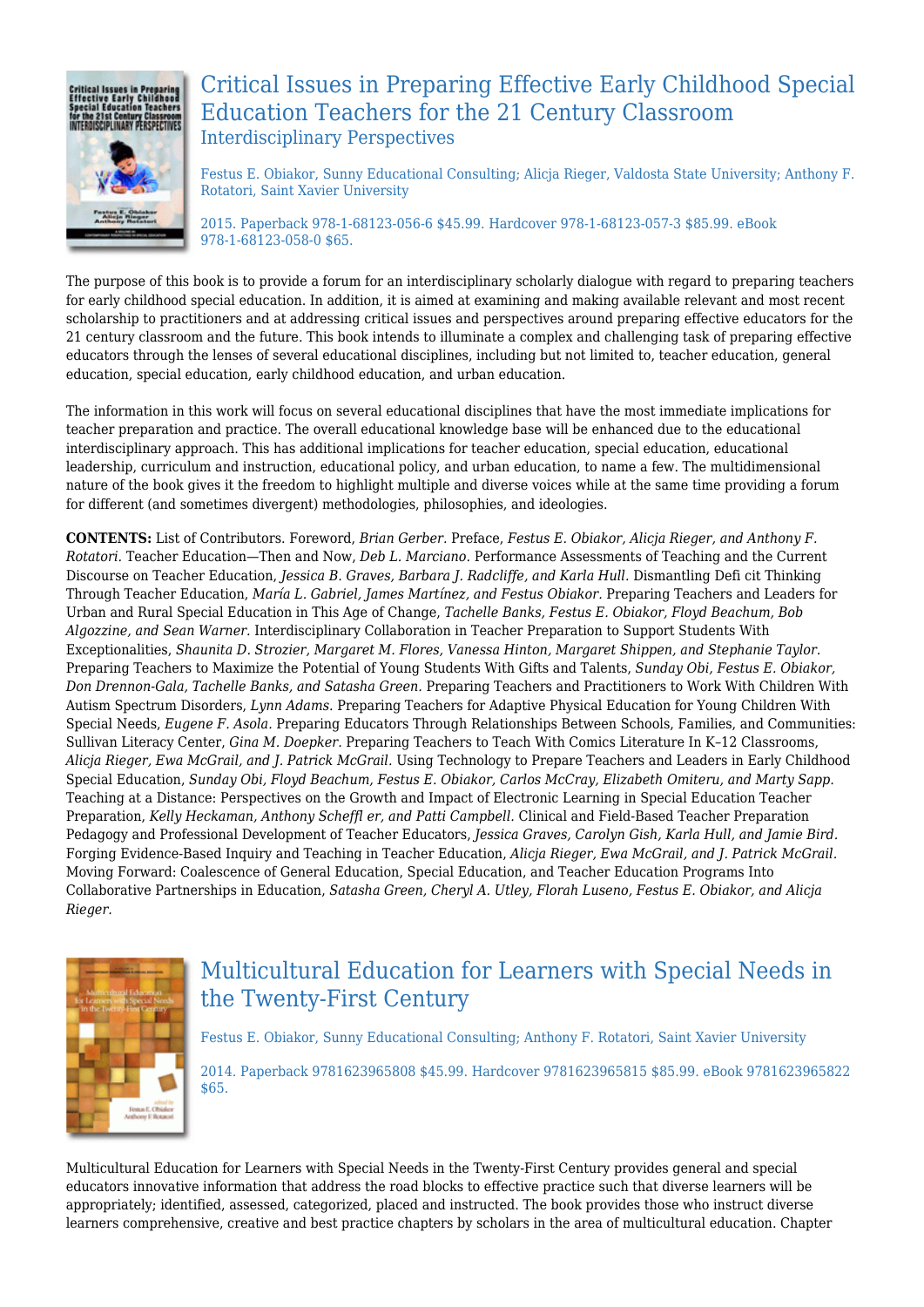One presents a system to reduce traditional education road blocks that confront diverse learners called Culturally and Linguistically Responsive Teaching (CLRT). The CLTR system is designed to accomplish three objectives, namely, to increase student achievement, to help students develop skills to achieve economic sufficiency and to allow students to acquire citizenship skills based on a realistic and thorough understanding of the political system. Chapter Two discusses the pervasive problem of disproportionate representation of students from diverse backgrounds in special education by examining what it is, who is impacted by it, why it is occurring, and how it can be addressed using promising strategies. Chapter Three examines the use of authentic assessment to provide feedback for teachers and students, and guide the instructional process by differentiating teaching to meet the educational needs of diverse learners. Chapters Four, Five, Six and Seven address issues related to educating Latina/o Americans, African Americans, Asian Americans and Native Americans learners with special needs. Chapter Eight is a unique chapter that addresses the growing need to educate foreign-born immigrants who are now being referred to as "Today's Special Learners in Schools". This chapter delineates the use of the Comprehensive Support Model (CSM) to educate foreign-born learners who are identified by the authors as foreign-born English Language Learners. The CSM is recommended as a culturally sensitive intervention that integrates efforts of the self, (i.e., learner), families, school, community, and government in responding to the needs of diverse learners. Chapter Nine provides a comprehensive discussion of how Culturally Relevant Leadership (CRL) can impact educational theory and practice. The authors delineate how CRL leads to reflective practices which position teachers and administrators to become leaders in school change that can increase student success for diverse learners. Chapter Ten provides the reader with illustrative content regarding the use of technology to educate multicultural learners with special needs. Chapter Eleven delineates the culturally responsive infusion of effective behavior modification strategies that are designed to strengthen and facilitate positive behaviors for culturally and linguistically diverse learners with special needs.

The book is an important addition to the education of multicultural learners with special needs as it provides much needed direction for the effective instructional practices for today's diverse students. The book can be used as current best practices for special and general educators as well as school administrators.

**CONTENTS:** List of Contributors, Preface. Educating Culturally and Linguistically Diverse Learners With Special Needs: The Rationale, *Festus E. Obiakor and Satasha L. Green.* Disproportionate Representation in Special Education: A Persistent Stain on the Field, *Laurel M. Garrick Duhaney.* Making Assessment Authentic for Multicultural Learners With Special Needs, *Tes Mehring.* Educating Latina/o Students With Special Needs, *Barbara J. Dray and Peter Vigil.* Educating African American Learners With Special Needs, *Tachelle Banks.* Educating Asian American Students With Exceptional Needs, *Ying Hui-Michael.* Educating Native American Learners With Exceptionalities, *Scott Sparks and Abdullah Al Odail.* Educating Foreign-Born Immigrants: Today's "Special" Learners in Schools, *Festus E. Obiakor, Cheryl A. Utley, and Sean Warner.* Preparing Teachers and Administrators to Educate Multicultural Learners With Special Needs, *Floyd D. Beachum and Carlos R. McCray.* Using Technology to Educate Multicultural Learners With Special Needs, *Howard P. Parette, Jr. and Jeffrey P. Bakken.* Implementing Culturally Responsive Behavior Management Techniques to Teach Culturally and Linguistically Diverse Learners With Special Needs, *Cheryl A. Utley and Anthony F. Rotatori.*



#### Autism Spectrum Disorders Inclusive Community for the 21st Century

Julie A. Deisinger, Saint Xavier University; Sandra Burkhardt, Saint Xavier University; Timothy J. Wahlberg, Wahlberg and Associates; Anthony F. Rotatori, Saint Xavier University; Festus E. Obiakor, Sunny Educational Consulting

2012. Paperback 978-1-61735-780-0 \$45.99. Hardcover 978-1-61735-781-7 \$85.99. eBook 978-1-61735-782-4 \$65.

Autism Spectrum Disorders (ASD) has received considerable educational, research, medical and media attention the past ten years. Yet the condition was first described more than a hundred years ago. Due to the disorder being confused with childhood schizophrenia, there was a lack of definitive attention by special educators, medical professionals and mental health clinicians to advance parameters related to: causes; prevalence; identification and diagnosis; education and treatment. Positively, this confusion changed starting in the 1980s with the clarification of the differences between these disorders with the 1980 publication of the" Diagnostic and Statistical Manual of Mental Disorders" (DSM-III). Soon after, the 1990 federal legislation "Individuals with Disabilities Education Act" recognized the disorder as a disability category eligible for special education services. Both of these events lead to an explosion of information related to: finding causes; accurate identification and diagnosis; best educational practices; and social, emotional, and behavioral treatments.

Even with this explosion in the body of knowledge concerned with this disorder, much more needs to be learned and discovered. The successful use of this body of knowledge requires that accurate information be provided to educators, parents, clinicians, medical professionals, and mental health professionals to counter misinformation that exists among the general public, educators and clinical professionals. This is the primary purpose of "Autism Spectrum Disorders: Inclusive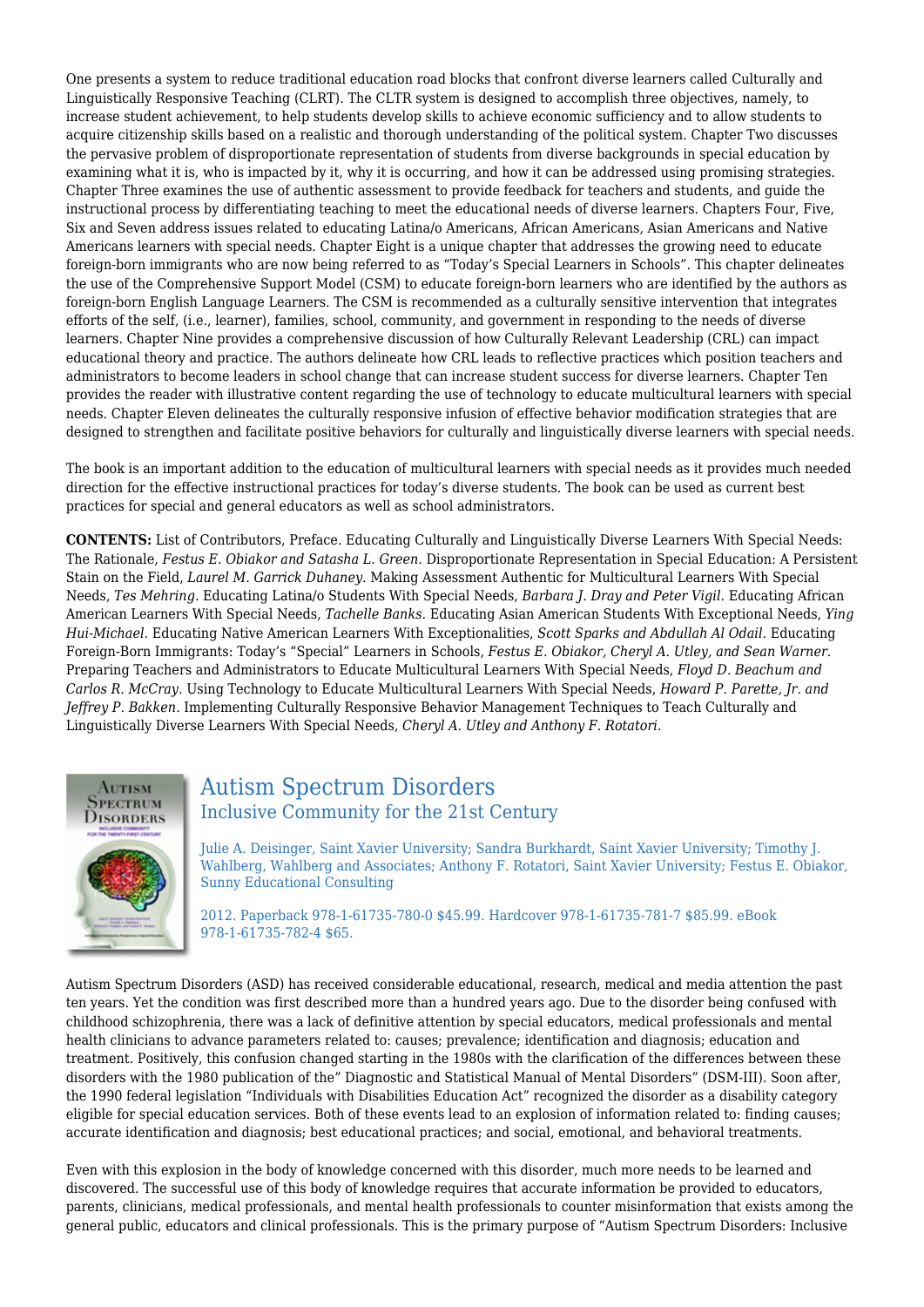Community for the 21st Century". It is accomplished by chapters on: the delineation of a blueprint for systems of care for persons with ASD and their families; a model to assist professionals in tackling the challenge of developing employability for individuals with high functioning ASD; best practice and research guidelines that lead to an affirmative ASD diagnosis; a comprehensive and current synopsis of genetic factors associated with ASD; adjustment challenges that may be present for a sibling of an individual with ASD; a comprehensive description of an innovative community-based clinic that provides services needed by Individuals with ASD to meet their social, behavioral, educational and mental health needs; and effective treatment strategies and techniques that can be utilized by parents and educators to work effectively with children who have ASD. The chapters are written by researchers, clinicians, business professionals, and university professors who have an extensive knowledge of ASD. The contents of the book are an excellent reference for special education teachers, school psychologists, practicing mental health clinicians, and parents and family members of children and adults with ASD.

**CONTENTS:** Preface. Systems of Care for Persons with Autism Spectrum Disorders and Their Families: From Puzzle to Blueprint, *Sandra Burkhardt.* ASD Workforce: Workplace Access for Persons With Autism Spectrum Disorders, *Sandra Burkhardt and Sandra Cardillo.* The Process of Obtaining an Autism Spectrum Diagnosis, *Julie A. Deisinger.* Genetic Factors Associated With Autism Spectrum Disorders, *Julie A. Deisinger.* Recent Findings About Siblings of People With Autism Spectrum Disorders, *Julie A. Deisinger.* An Innovative Community-Based Clinic That Serves Individuals With Autism Spectrum Disorders, *Anthony F. Rotatori, Julie A. Deisinger, Timothy J. Wahlberg, Sandra Burkhardt and Festus E. Obiakor.* Treatment and Techniques, *Timothy J. Wahlberg.* Strategies for Emotional Regulation, *Timothy J. Wahlberg.* Coping With Other Life Issues, *Timothy J. Wahlberg.* About the Contributors.